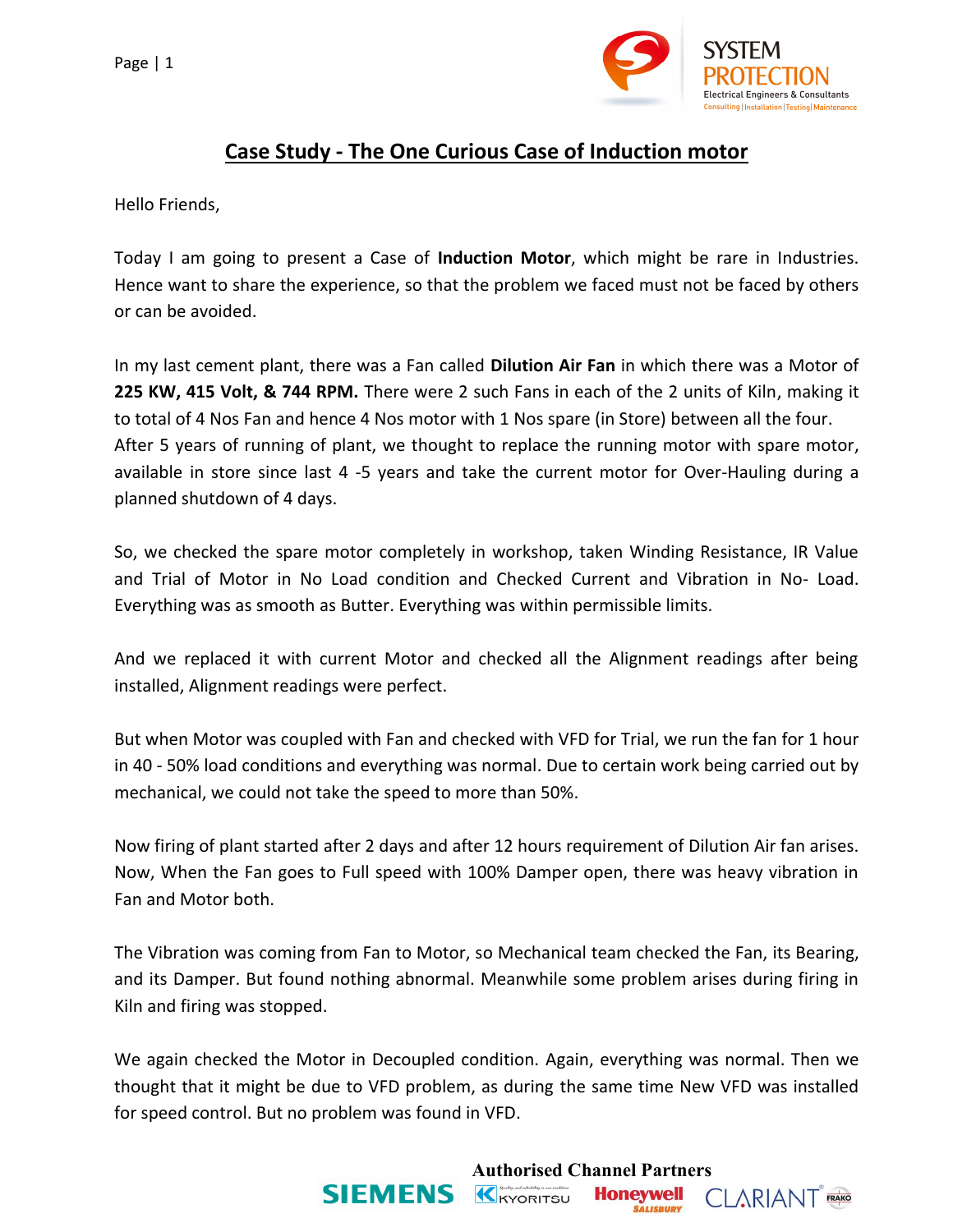

Alignment was done again, and trial taken in Both Decoupled and Coupled Condition. In Decoupled Motor was as smooth as Butter, but in Coupled Condition as Motor speed increases beyond 50% vibration level starts increasing.

Like always there was tussle between departments (Electrical, Instrument and Mechanical). "**This is not our fault**".

So, to prove Mechanical wrong we put back the original motor in Place, and to our surprise and shock, everything was back normal in both Decoupled and Coupled condition, No Vibration, No overloading, smooth running of fan.

It was a strange problem for everyone. We checked the motor completely after removing rotor from Stator, checked each and everything but found nothing. Then after assembling it, we took the trial again. But as usual motor was running good in No-Load condition.

Now the plant was started normally, and we have all the time thought of every possibility. So, after 3-4 days, it strikes suddenly, can there be a wrong name plate? If yes how to check it. We checked Resistance, Inductance, IR Value and No-Load trial; everything was same with that of Actual installed motor. So, what was wrong? The only thing we did not check was RPM. As we believe what is written on the Motor Name Plate is "**A line drawn on the Rock** or **Patthar Ki Lakeer**"

Now we checked the RPM for the First time in 7 Days and we Found the Problem. The motor was running at 1000 RPM instead of 750 RPM. And now all the Vibration levels, Damper position and Current level problem were clear.

## **So below was the name plate of the Motor but, the motor RPM was this**

| 3 PHASE INDUCTION MOTOR                                                                                                                                                                                                                                                                                                                                                                           | 3 PHASE INDUCTION MOTOR                                                                                                                                                                                                                                                                                                                                                                                       |
|---------------------------------------------------------------------------------------------------------------------------------------------------------------------------------------------------------------------------------------------------------------------------------------------------------------------------------------------------------------------------------------------------|---------------------------------------------------------------------------------------------------------------------------------------------------------------------------------------------------------------------------------------------------------------------------------------------------------------------------------------------------------------------------------------------------------------|
| <b>FRAME</b><br><b>MACHINE No.</b><br>EFF (FL) 92.50<br><b>RPM 750</b><br><b>KIN HPT</b><br>-SI<br><b>DUTY</b><br>63.00 DELTA<br>415+-10%<br><b>VOLT</b><br>$50 + -5%$<br>Hz<br>CONN DIAG 302<br>IP<br><b>IP55</b><br>$50^{\circ}$ C $4^{\circ}$ C<br><b>AMB</b><br>KFAM3380 INS. CL. F<br>REF.<br>·RV/RA<br>6313-2RS/6213-2RS<br>BRG: DE/NDE<br><b><i><u>OREASE:</u></i></b><br>PRELUBIHTS. N.A. | <b>FRAME</b><br><b>MACHINE No.</b><br>EFF (FL) 92.50<br><b>RPM 1000</b><br>KW HP<br><sub>S1</sub><br><b>DUTY</b><br>63.00 DELTA<br>$415 + -10%$<br>VOL 1<br>$50 + -5%$<br>Hz<br><b>CONN DIAG</b><br>302<br>$\ln$<br>ገጋ ኗ ሩ<br>50°C <sup>40</sup> °C<br><b>AMB</b><br><b>FAM3380 INS. CL. F</b><br>REF.<br>·RV/RA<br>6313-2RS/6213-2RS<br><b>BRG: DE/NDE</b><br><b>1 GREASE:</b><br>NA.<br><b>2</b> RELUB Hrs. |
|                                                                                                                                                                                                                                                                                                                                                                                                   |                                                                                                                                                                                                                                                                                                                                                                                                               |

Note - Pic use is for representational purpose only

Note - Pic use is for representational purpose only

**Honeywell** 

**SALISBURY** 

**CLARIANT** FRAKO